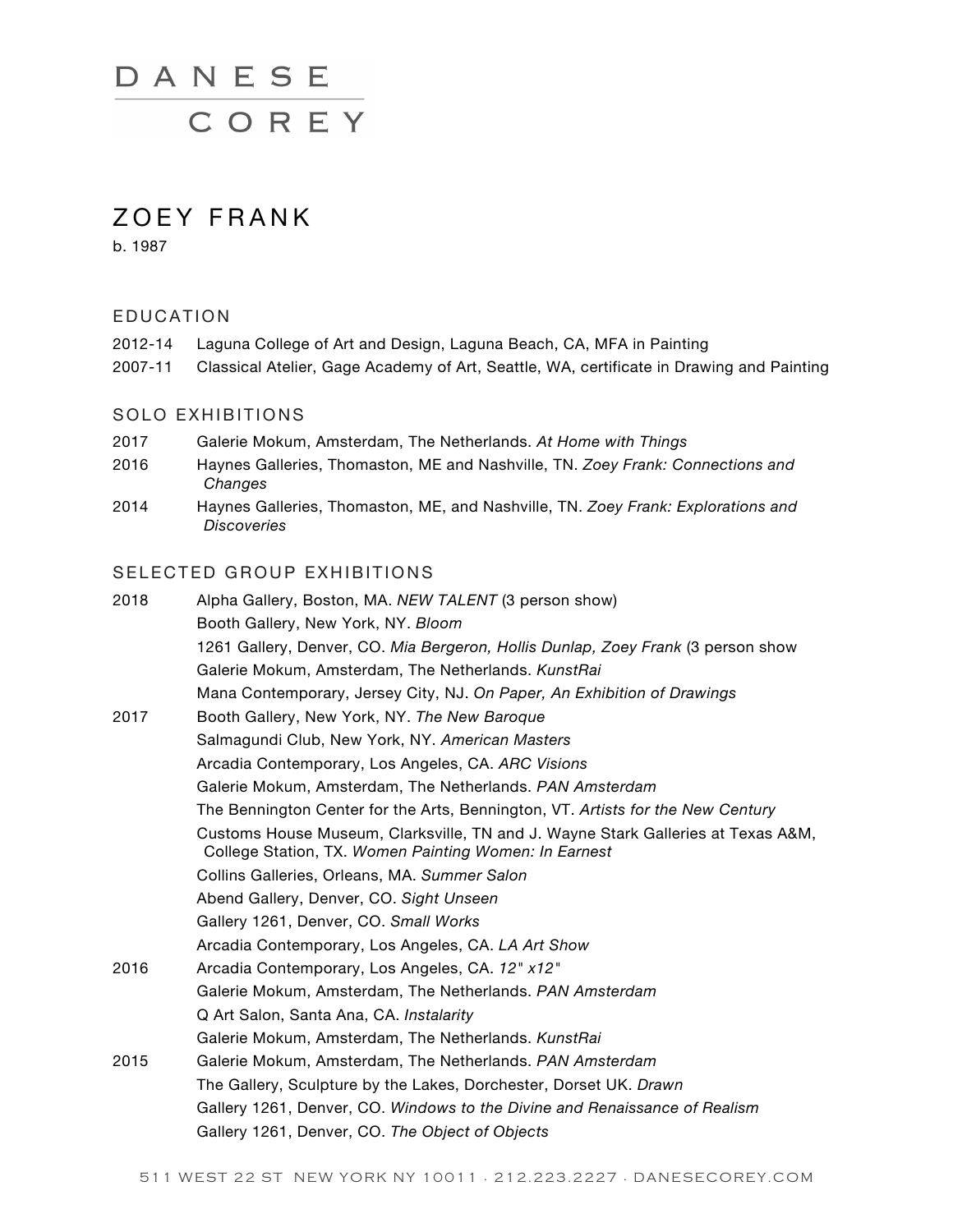|      | Manifest Gallery, Cincinnati, OH. Master Pieces                                                |
|------|------------------------------------------------------------------------------------------------|
|      | Gallery 1261, Denver, CO. Figurative 1                                                         |
|      | Works on Paper Art Fair, The Gallery, Sculpture by the Lakes, London, England                  |
| 2014 | Haynes Galleries, Nashville, TN. A Treasure Trove of Real Art                                  |
|      | The Gallery, Sculpture by the Lakes, Dorchester, Dorset UK. Drawn                              |
|      | Laguna Art Museum, Laguna Beach, CA. LCAD MFA '14                                              |
|      | Arena 1 Gallery, Santa Monica, CA. Palimpsests: MFA Thesis Exhibition                          |
|      | Haynes Galleries, Nashville, TN. The Landscape: Views and Variations                           |
|      | City Hall, Laguna Beach, CA. Laguna College of Art and Design MFA Exhibition                   |
| 2013 | Haynes Galleries, Nashville, TN. A Treasure Trove of Small Things                              |
|      | Principle Gallery, Richmond, VA. Women Painting Women (R)evolution                             |
|      | Laguna Art Museum, Laguna Beach, CA. LCAD MFA '13                                              |
|      | Haynes Galleries, Nashville, TN. Ordinary Objects: Extraordinary Still Lifes                   |
|      | City Hall, Laguna Beach, CA. Laguna College of Art and Design MFA Exhibition                   |
| 2012 | Western Heritage Museum, Oklahoma City, OK. Small Works Exhibition                             |
|      | Laguna Art Museum, Laguna Beach, CA. Plein Air Invitational                                    |
|      | Jackson Historical Society, Jackson, NH. Hudson River Fellowship                               |
|      | OK Hotel Gallery, Seattle, WA. Neo-Aesthetic: J Aristides & Alumni of the Classical<br>Atelier |
|      | Haynes Galleries, Nashville, TN and Thomaston, ME. The Portrait in American Realism            |
|      | Fountainhead Gallery, Seattle, WA. Transitions (3 person show)                                 |
|      |                                                                                                |

## RELEVANT EXPERIENCE

| 2018 | Juror, "Drawn to the Figure" at Arts Longmont                                                                     |
|------|-------------------------------------------------------------------------------------------------------------------|
|      | Instructor, Private Studio (Pictorial Space Through Still Life I, II, III, and IV)                                |
|      | Instructor, Easton Studio (Composition Through Still Life)                                                        |
|      | Instructor, Whidbey Island Fine Art Studios (Composition Through Still Life)                                      |
|      | Instructor, Boulder Art Workshops (Constructing the Portrait)                                                     |
| 2017 | Visiting Artist, California State University, Long Beach                                                          |
|      | Instructor, Boulder Art Workshops (Composition Through Still Life)                                                |
|      | Lecturer, University of Colorado Denver (Anatomy for the Artist)                                                  |
| 2016 | Visiting Artist, Laguna College of Art and Design                                                                 |
|      | Instructor, Art Students League of Denver (Constructing the Portrait in Oils. Constructing<br>the Figure in Oils) |
| 2014 | Instructor, Laguna College of Art and Design (Figure Painting II)                                                 |
|      | Search Committee for MFA Chair, Laguna College of Art and Design                                                  |

2006-12 Studio Assistant for sculptor Caroline Douglas, Boulder, CO